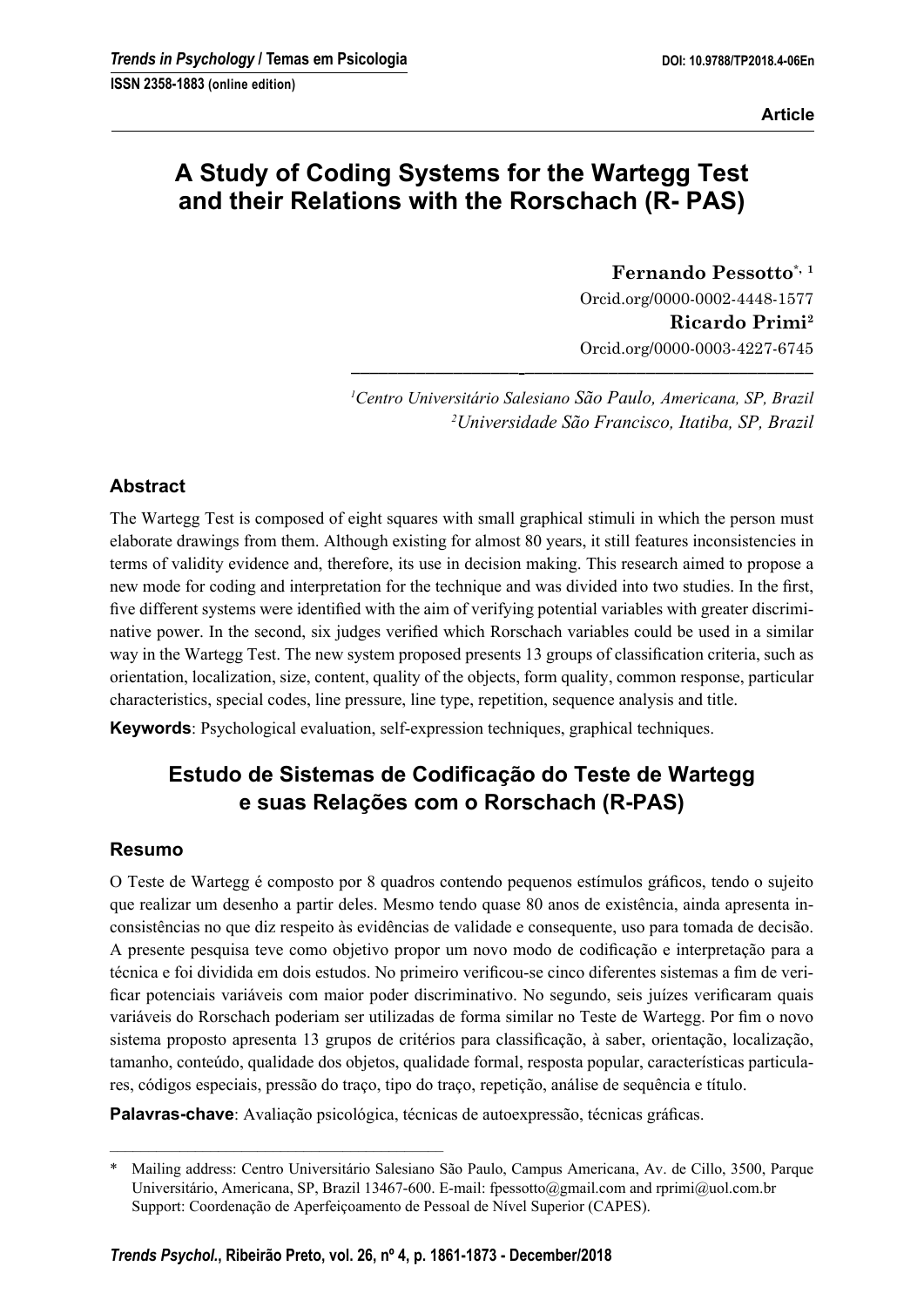# **Un Estudio de Codificación de la Prueba de Wartegg y sus Relaciones con el Rorschach (R-PAS)**

### **Resumen**

La prueba de Wartegg es composta por ocho cuadros que contienen pequeños estímulos gráficos, en los cuales el sujeto tiene que elaborar dibujos. Aunque con casi 80 años de existencia, presenta inconsistencias al respecto de las evidencias de validad y, consecuente, uso en la toma de decisiones, todavía. La presente investigación objetivó proponer un nuevo modo de codificación y interpretación para la técnica y fue dividida en dos estudios. En el primero verifico-se cinco diferentes sistemas de corrección, a fim de verificar potenciales variables con mayor poder discriminativo. En el segundo, seis jueces verificaron cuales variables del Rorschach podrían ser utilizadas de forma similar en la prueba de Wartegg. Finalmente el nuevo sistema propuesto presenta 13 grupos de criterios para clasificación, a saber: orientación, localización, tamaño, contenido, cualidad de los objetos, cualidad formal, respuesta popular, características particulares, códigos especiales, presión del guión, tipo del guión, repetición, análisis de secuencia y titulo.

**Palabras clave**: Evaluación psicológica, técnicas de auto-expresión, técnicas gráficas.

Psychological evaluation is a scientifically based process that seeks to understand issues of the psychological functioning of individuals with the aim of guiding, suggesting and sustaining inferences made from this information (Noronha & Alchieri, 2004). In this process, several techniques and tests are used to measure and explore psychological variables, among these those of self-expression, composed of unstructured stimuli, not linked to an a priori construct, in order to favor individual expression in the formulation of the response (Fensterseifer & Werlang, 2008; Meyer & Kurtz, 2006).

The self-expression techniques seek to generate understanding about the dynamics of the personality, accessing them from the perspective experienced or perceived by the subject. They presuppose, therefore, that the external requirement, characterized in the tests by marks, drawings and stories, among others, has a relation with the internal way in which the individuals organize their perceptions. Consequently, this is possibly important in other contexts besides the personality, characterizing the psychic functioning from a perspective different to the symptomatic classifications described in the disease classification manuals (Fensterseifer & Werlang, 2008; Villemor-Amaral & Pasqualini-Casado, 2006).

According to Werlang and Cunha (1993), in the interaction with the stimulus, internal materials of the individual are revealed, indicating balance or not, with respect to the resources available in the regulation of conflicts. Because they are stimuli with little structure, they provide hardly any subsidies for the subject to use conventional information or responses. Anastasi and Urbina (2000) added that, because there is no correct or socially adequate response, the individual has little inhibition when responding and, consequently, the probability of manipulating the results is lower.

This comprehension of the person contrasts with the psychometric tradition that values quantitative data and, conversely, emphasizes qualitative information, seeking the identification of spontaneous tendencies, motivated by implicit needs. However, it should be noted that the two sources of information are equally important (Villemor-Amaral & Pasqualini-Casado, 2006). Underlying all action is the individuality of the subject who exercises it and implies a particular way of perceiving it. Bellak named this processing apperception (Silva, 1989), defined as the process by which experience is subjectively perceived, assimilated and interpreted by the subject (Werlang, 2002).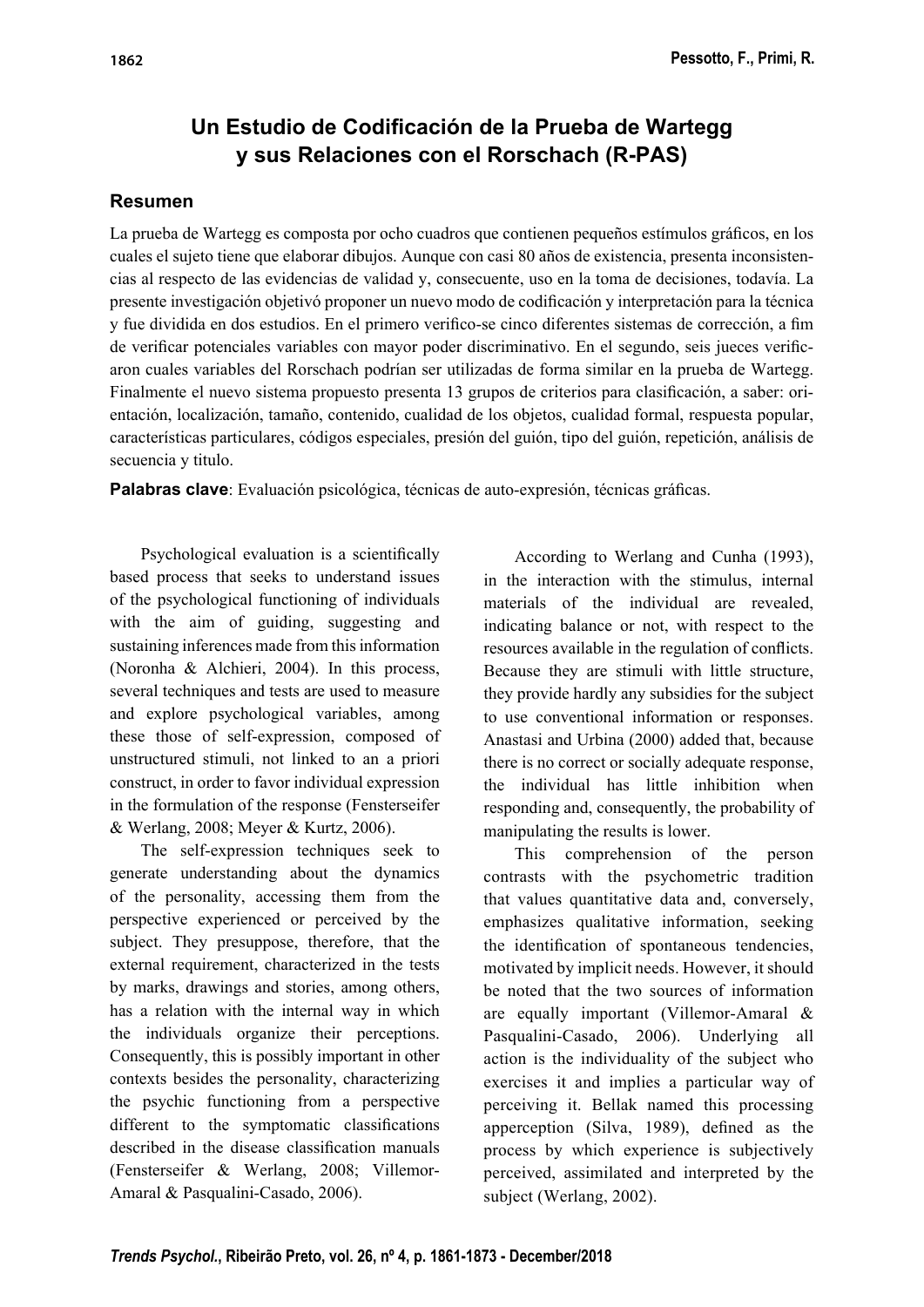Silva (1989) explains that apperception is part of a continuum that ranges from a completely objective perception of reality to the extreme apperception that can imply the breakdown of contact with reality even assuming a pathological character, that is, an apperceptive deformation. Several perceptions occur simultaneously, seeking to contemplate as much of the available stimuli as possible, in an interactive process implying a gestalt principle in which the whole is more than the sum of the parts.

The Wartegg Test or Complement Drawing Test is one of the self-expression techniques, originally developed by the German psychologist Ehrig Wartegg and presented to the scientific community for the first time in 1937 in Germany under the name of the *Wartegg Zeichentest* - WZT (Freitas, 1993; Roivainen, 2009). It is an expressive, semi-structured graphical test that seeks to verify aspects of the personality, namely, emotion, imagination, intellect and activity (the latter found in the Brazilian literature as action or will). It consists of eight squares (Fields), each containing a printed stimulus, with the subject asked to continue the drawing by forming a picture in each frame. A point, a small wavy line, three ascending lines, a small black square, two opposing straight lines, two straight unarticulated lines, a small dotted semicircle and a large semicircle are arranged in Fields 1 to 8, respectively (Crisi, 2007; Freitas, 1993; Kinget, 1952).

Kinget (1952) highlighted that the theoretical framework of the Wartegg Test was based on so-called *Ganzheit Psychologie* (Holistic Psychology – literal translation). This theory conceives the subjects and their interactions with the tasks performed as structures to be analyzed. With regard to the subjects, their way of acting is composed of a set of characteristics of a dynamic nature that tend to organize the stimuli that are within the scope of the experience, with emotion being the main regulating element of this system. Thus, the experiences are marked by the individual structure and, consequently, it is possible to infer their characteristics. According to Biedma and D'Afonso (1973), the hypothesis proposed in the task of the Wartegg Test is that when performing the task, the individual does it according to his/her individual way of perceiving, feeling, associating and acting, thus revealing the dynamics of his/her psychic structure.

Ehrig Wartegg, according to Kinget (1952), would have used the technique created by Sander, the *Phantasie Test*, as his basis, which seeks to empirically verify *Ganzheit Psychologie*. The stimuli that make up the test are irregular lines that have to be organized by the subject in some way. The productions performed favor the verification of marked differences in the structural features of each subject. In addition, Crisi (2007) and Freitas (1993) reported that the test is based on Gestalt Theory, considering that each individual has to present, when presented with the stimuli, a personal way of perceiving, feeling, associating and acting, allowing access to some characteristics of his/her psychic structure. According to this theory the properties of the parts depend on their relation to the whole, that is, their qualities depend on the place, role and function they have in relation to the whole.

The Wartegg Test has been well accepted and, as far as its use is concerned, Silva (2008) highlights that it presents some advantages, such as its rapid application, evaluation and interpretation, as well as the fact that the stimuli are considered neutral and unstructured, favoring acceptance by the majority of subjects. The author also says that a graphical production can favor free verbal communication, increasing the possibility of the analysis.

Even with these considerations, Roivainen (2009) reported that the Wartegg Test is practically unknown in Anglo-Saxon countries, however, its use is frequent in Latin America, Finland, Italy and Germany. In Brazil, it has been widely used in the organizational context, gaining prominence in the selection, evaluation and monitoring of professionals, as emphasized by Berlinck (2000). Alves, Alchieri, and Marques (2001) found that the Wartegg Test was in 5<sup>th</sup> place among the self-expression tests most taught in undergraduate courses and in the study by Noronha, Beraldo and Oliveira (2003) the test was the  $5<sup>th</sup>$  most used by psychologists, being, therefore, an instrument of great importance in the Brazilian context. Even with this scenario, in 2005, the Wartegg Test received an unfavorable evaluation by the Federal Council of Psychology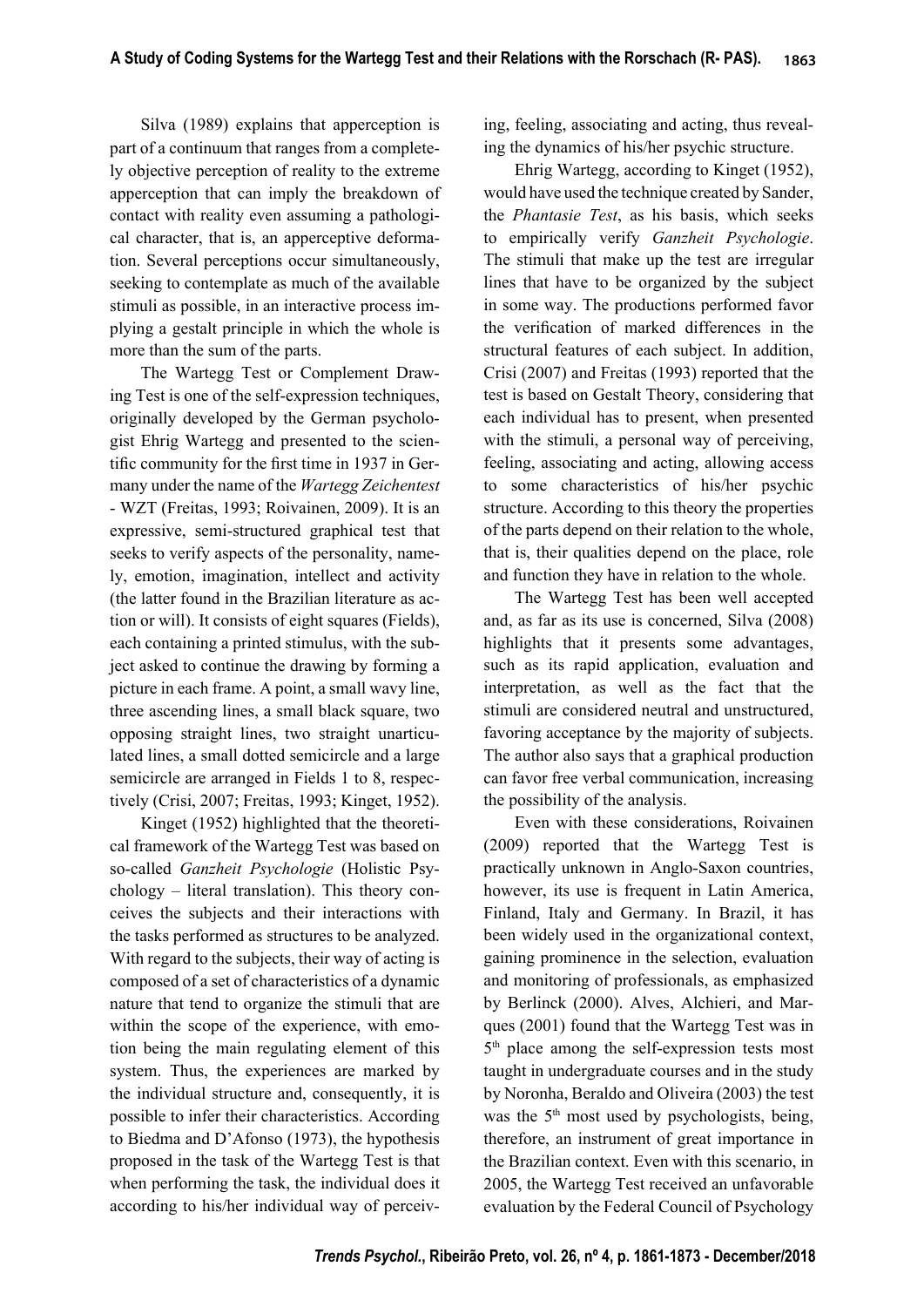(CFP) for its use, due to not presenting studies, especially regarding evidence of validity and accuracy, according to the guidelines established by the CFP in Resolution 002/2003.

## **Wartegg Test Coding Systems**

Ehrig Wartegg (1987) presented his first system, referred to as layered diagnostics, indicating the different classifications made from each of the frames. In this system the classification is carried out from the form quality, content, sequence and cognitive structure. With the exception of the sequence, in which the order of production of the drawings is analyzed, the others present subdivisions from aspects of the drawing.

The author emphasizes the importance of the evolutionary character in the execution, that is, of the analysis linked to the sequence of the drawings, exemplifying particularities of psychiatric diagnosis, learning difficulties, selective processes and vocational guidance, characterizing a typology for each subject involving emotion, imagination, intellect and energy (action). These considerations are largely based on purely clinical interpretations, founded in qualitative analyses, without always presenting solid justifications for the interpretation, however, the importance in the elaboration of the method, as well as the indications for which it is proposed, cannot be denied.

The second system was presented by Kinget (1952, 1991) who, in addition to the studies of Ehrig Wartegg, sought to conceptualize the typologies proposed by the author, introducing a complementary procedure in order to enable the investigation of verbal contents associated with the drawings produced. In his studies he devoted particular importance to the structure, to the protocol of responses and to their constituent elements. For the classification of the drawings used as groups of criteria, content, line, composition, details, organization, repetition, duplication, recurrence, variability, closure, orientation, care, relaxation/disinterest, movement, originality, common response, clear/vague and consistency/inconsistency.

In addition, the researcher systematized four basic functions evaluated by the Wartegg Test, namely, emotion (expansive and withdrawn), imagination (combinatorial and creative), intellect (practical and speculative) and activity (dynamic and controlling). The classification of the personality profile is performed from the combination of the aspects previously presented, with different intensities also being weighted for each of them, on a scale of five points. The study of these functions allows the behavioral styles that determine the typological classification to be identified as Vital-Emotional, Rational-Volitive and Integrated. Although having carried out quantitative analyses, the author emphasized the importance of qualitative analysis and used the results directed more toward the practice than toward theoretical requirements (Kinget, 1952).

Another system was proposed by Biedma and D'Afonso (1973) in which the authors made changes in the form of correction and even in the quantity of stimuli, going from 8 to 16 frames. According to this proposal, 3 aspects are analyzed, namely, behavior, situations and positioning. The authors also emphasized the importance of the values of the stimuli, highlighting the advantage of using pre-established stimuli because they already have archetypal characteristics.

In this proposal the authors presented a system of codification and consequent interpretation based on 3 elements, namely, factors of expression, integration and representation. Expression factors fundamentally indicate the subject's way of being, in which the choice of certain expressive modalities indicates the subject's type of functioning. This category is evaluated by characteristics such as clarity, dimension, dynamism, location, thickness, originality, pressure and simplicity. The integration factors concern the archetypal representations of the stimuli, taking into consideration the drawing made from it and its location in the frame, and are understood as simple or compound archetypes. Finally, the representation factors are related to the actual content of the drawings, in which the authors present a list with more than 80 possibilities, among them animals, trees, letters, food, fire,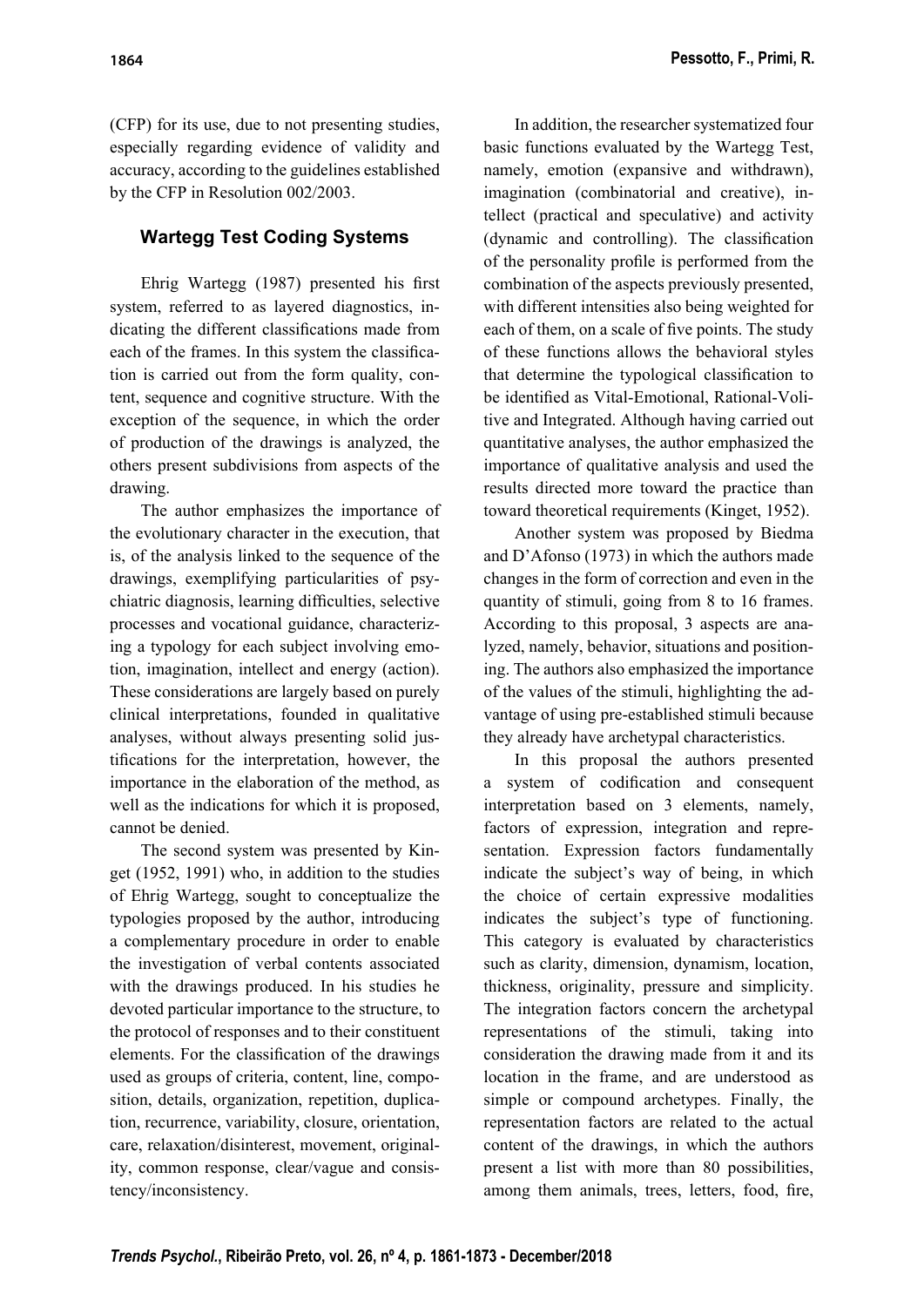eyes, soldiers and tunnels, with indications of interpretations for each one (Biedma & D'Afonso, 1973).

In Brazil, Freitas (1993) proposed the fourth system based on the work of Kinget (1952), which supports the idea that the technique makes it possible to analyze the personality structure with respect to basic functions, such as emotion, imagination, dynamism and control. For the interpretation of the results the author presented two forms, the projective approach and the expressive approach.

In the projective approach, the relationship between the gestalt/archetypal characteristic and the material produced by the subject is analyzed, investigating whether it is relevant or not. These characteristics are evidenced from the previous meanings of the stimuli described for each field. The classification of these occurs as motor, aesthetic or symbolic doodles, symmetrical decorative abstractions, asymmetrical decorative abstractions, or techniques and paintings or pictures that receive the classifications realism (animate nature, physiognomy, schematism and inanimate nature), objects, fantasies (fantasized reality, fairy stories, mythological figures, free fantasies, ghosts) and the repetition of the stimulus (Freitas, 1993).

In turn, the expressive approach considers the variables with reference to the properties of the drawings themselves. They are divided into graphical aspects (good, medium or low level of form), pencil pressure (very strong, strong, soft, very soft, irregular, variation in pressure), line (straight, curved, continuous, discontinuous, tremulous, reinforced, advances and retreats, and shading), size and graphical expansion, this being classified as small, large or compact (Freitas, 1993)

More recently, Crisi (2007) presented a new method of coding and interpretation for the Wartegg Test, justifying that the original, in addition to presenting unfavorable indices of validity evidence, presented a very complex and imprecise scoring method. Furthermore, the theoretical basis did not support all the evaluative complexity proposed by Ehrig Wartegg, making its use in clinical practice, for example, limited. Crisi proposed a system of coding, scoring

and interpretation based on the Rorschach in the Roman School for which, in addition to providing a more objective character, allows the comparison between the two tests.

Thus, nine categories were proposed for the coding of the results, namely, evocative character, affective quality, form quality, content, frequency, particular phenomena, movement, impulse response and order of succession or execution. The author highlighted that, with the exception of the evocative character, affective quality and order of succession, all the others were established from the variables of the Rorschach. In addition to these variables, the author proposed a clinical analysis based on the archetypal meanings of the stimuli based on thematic interpretations related to the Rorschach boards (Crisi, 1998, 2007). Recently Crisi and Dentale (2016) investigated the categories of evocative character, form quality and affective quality more deeply, finding significant differences in these variables among anxious, psychotic and non-psychiatric groups.

Despite this system having well defined psychometric characteristics, no studies of validity evidence for the technique, its theoretical basis and theoretical validity were found. However, it has been shown to be an important systematization in the search for a reliable coding and interpretation system for the Wartegg Test. Souza, Primi, and Miguel (2007) highlighted that, although many interpretations based on the results of the Wartegg Test do not have empirical support, some variables seem to be associated with personality traits and, therefore, they suggest new studies that make their verification and comprehension possible.

Gronnerod and Gronnerod (2012) also stated that interpretations made from the results of the Wartegg Test can reach levels comparable with other evaluation methods. Furthermore, the authors pointed out that there is no reason to reject it as a personality assessment method, however, it is necessary to construct a solid system, with studies generating accumulated knowledge for its use. They also indicated the need for new research based on the existing studies in order to strengthen the method used.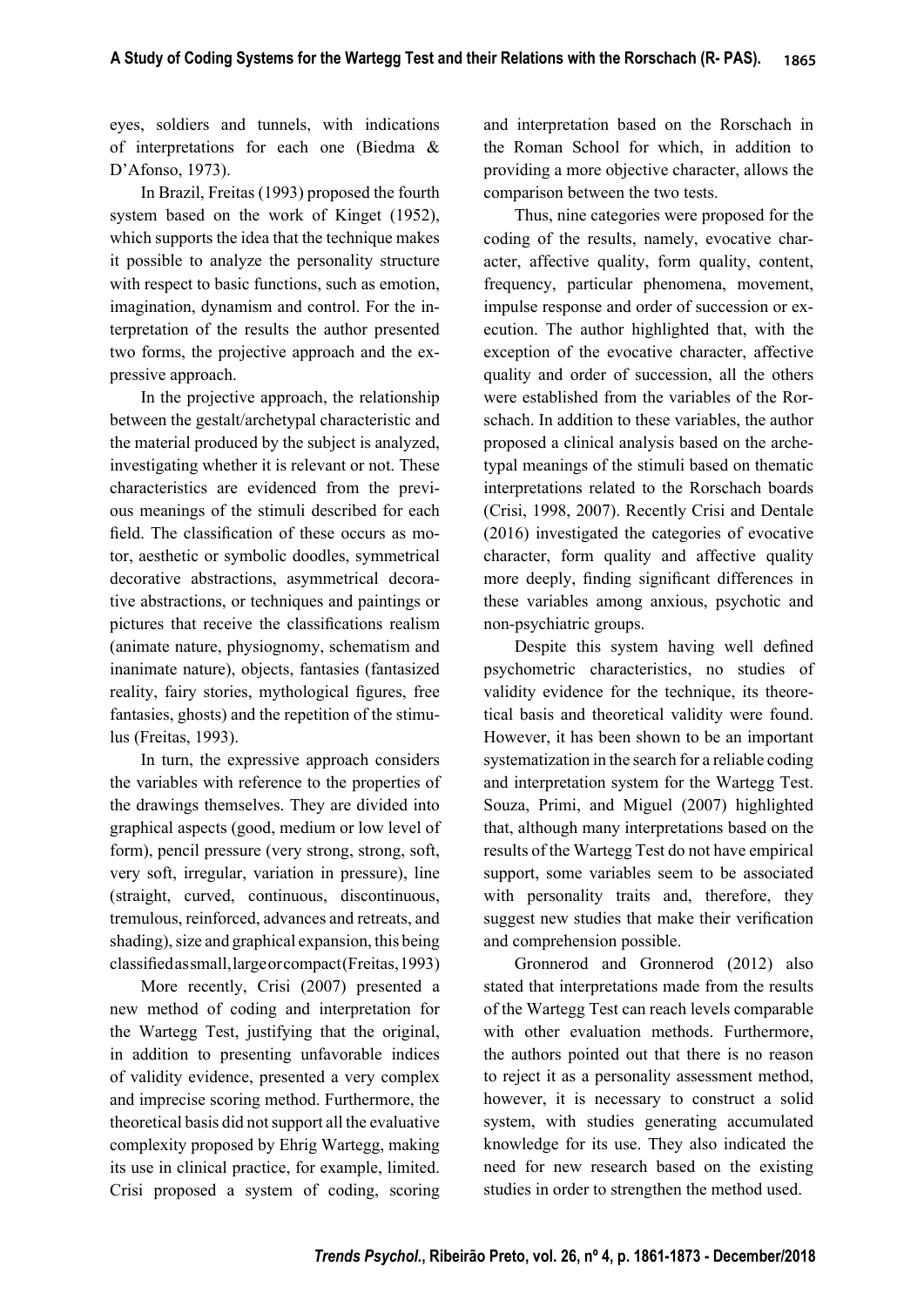This type of systematization was employed by Exner for the Comprehensive System (CS) of the Rorschach test. This systematization gave the Rorschach-CS the necessary psychometric rigor, with a good degree of concordance between judges in their codification and interpretation, good reliability and error variance and normative

data (Costantino, Flanagan, & Malgady, 1995; Exner, 1999; Weiner, 2000).

More recently, Meyer, Viglione, Mihura, Erard, and Erdberg (2011), proposed the Rorschach Performance Assessment System (R-PAS), a coding and interpretation system based on the Comprehensive System directed toward the improvement in the use of some variables due to the large variation in the number of responses. In addition, the new method sought to simplify the process of applying the technique by limiting the number of responses from 2 to 3 per board, with new groupings of variables based on psychometric evidence, thus seeking greater assertiveness in the interpretations made from the results.

Meyer et al. (2011) emphasized that the new system can be considered an international and updated approach to the technique as a consequence of scientific advances related to the assessment of the personality. Viglione, Meyer, Mihura, Erard, and Erdberg (2012) added that this update also aims to simplify the learning of the technique by psychologists. In this sense, the main variables maintained the same codes as the Comprehensive System, while others were adapted for the improvement of the system.

In this sense, the present study aimed to investigate different coding systems for the Wartegg Test and to identify similarities among them that could compose a new coding system. To achieve this objective the research was divided into two studies. The first one aimed to verify which coding variables are the same among five coding systems for the Wartegg Test, namely those of Biedma and D'Afonso (1973), Crisi (2007), Freitas (1993), Kinget (1952) and Wartegg (1987), and which are more discriminatory. The second study aimed to verify which variables of the system employed by the Rorschach R-PAS can be used as criteria for the Wartegg Test.

## **Study 1**

### *Method*

Materials. The Wartegg test application, correction and interpretation manuals of Biedma and D'Afonso (1973), Crisi (2007), Freitas (1993), Kinget (1952), and Wartegg (1987), and were used as the consultation sources.

Procedures. Each of the manuals was studied with particular emphasis on the coding systems. that is, the attribution of classifications from the description of the criteria for classification of the attributes of the drawings. Subsequently, the classifications and possible sub-classifications for the drawings in each of the systems were organized in a spreadsheet.

### *Results and Discussion*

In order to verify the similarities between the systems, the possible classifications for the drawings were organized in a spreadsheet according to the systems that contained them (Table 1). This analysis was based on the application of the criteria for the attributes of the drawings. The meanings attributed to each indicator in the systems were often different or only had meanings assigned when grouped with others, therefore it was decided to focus on the classification criteria, since the meanings of these indicators will be the object of future studies. Thus, these data summarize the categories found in the five systems, indicating the replications and those that are specific to some systems.

It can be seen that only one of the classifications, the content, is used in all five systems studied. The criteria for this score refer to the elements present in the drawing created, indicating, in general, the focus of attention expressed in the execution of the task. It is also possible to consider that, because it is a graphical test, the contents are considered projective elements of great significance for the analysis of the evaluee (Silva, 1989).

The form quality, which refers to the relationship between the object and the stimulus previously presented in the table, and the size are used in four of the systems studied, with the attributes of the quality of the drawing also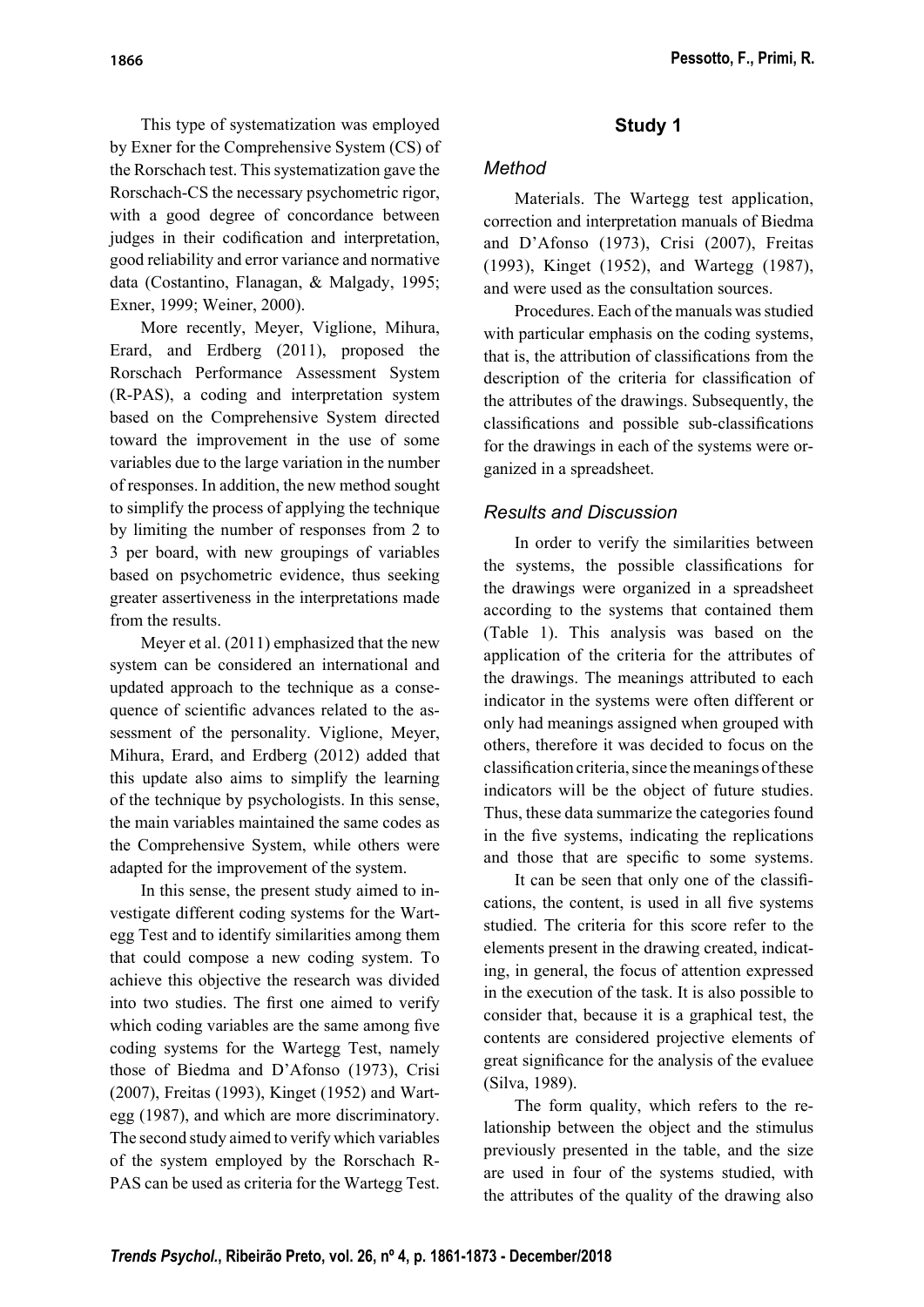| $\sim$ $\sim$ $\sim$ $\sim$ $\sim$ $\sim$ $\sim$<br>$\cdots$ $\cdots$ |         |              |      |                  |              |           |          |      |           |         |          |        |         |
|-----------------------------------------------------------------------|---------|--------------|------|------------------|--------------|-----------|----------|------|-----------|---------|----------|--------|---------|
| Systems                                                               | Content | Form Quality | Size | Theme/Title      | Movement     | Frequency | Sequence | Line | Cognition | Shading | Location | Affect | Details |
| Wartegg (1987)                                                        | X       | X            |      |                  |              |           | X        |      | X         |         |          |        |         |
| <b>Kinget</b> (1952)                                                  | X       |              | X    | X                | $\mathbf{X}$ | X         |          | X    | X         | X       |          |        | X       |
| Biedma & D'Afonso (1973)                                              | Χ       | X            | X    | $\boldsymbol{X}$ |              | X         |          | X    |           |         | X        |        |         |
| Freitas (1993)                                                        | Χ       | X            | X    | X                | X            |           | X        | X    |           | X       |          | Χ      |         |
| Crisi (2007)                                                          | Χ       | X            | Х    | Х                | X            | X         | X        |      |           |         |          |        |         |

| Table 1 |                                                                          |  |
|---------|--------------------------------------------------------------------------|--|
|         | <b>Classifications Present in the Coding Systems of the Wartegg Test</b> |  |

highlighted due to their importance, although the criteria differ in the systems. For Biedma and D'Afonso (1973), Crisi (2007) and Freitas (1993), form quality refers to the relationship between the design and the initial stimulus, while for Wartegg (1987), in addition to the use of the stimulus, characteristics such as the overlapping of the frame and the reinforcement of the initial signal are considered. In turn, size refers to the space within the frame used by the subject.

The theme or title was also verified in four of the five systems, not only used by Wartegg (1987). For the other authors, this criterion was used mainly as qualitative data, complementing other indicators of the coding.

Next, movement, frequency, sequence and line are present in three systems. Movement is presented in various ways, sometimes as a subclassification and at other times as the main code. Kinget (1952) presents movement as the main code divided into without movement, cosmic movement, mechanical movement, and active human movement. In the system of Freitas (1993) movement is attributed in the dynamic code which in turn is a sub-classification of the type of line. Finally, Crisi (2007) includes classifications for movement within the main code of content. This classification is due to primary and secondary movements involving sub-classifications such as sex, male, female, undefined, animal, inanimate object and physiognomic expressions, with it being necessary to indicate their direction in extensive, flexive, blocked, double, rotational and indeterminate divisions.

For the three systems, frequency is based on studies that have observed the drawings created with more or less frequency, being also connected to the originality classification, proposed by Biedma and D'Afonso (1973) and Kinget (1952). For the analysis of the sequence, although the five systems propose observing the development of the subject throughout the test, this only composes a classification criterion in three, providing classifications for different types of order of execution. Regarding the line, the systems classify it regarding the pressure/intensity and also the type of line used.

It can be observed that cognition and shadowing are used in two systems. Cognition refers to the cognitive structure and, although cited by other systems, only Kinget (1952) and Wartegg (1987) present indicators related to cognitive organization, being basically related to the complexity and structure involved in the creation of the drawings, such as the inclusion or absence of details, three-dimensional designs, among others. With regard to shading, both Freitas (1993) and Kinget (1952) use the presence of this element in the drawing.

Finally, location is used by Biedma and D'Afonso (1973) to indicate the area used by the subject in the creation of the drawing, with vertical and horizontal orientations being considered. Regarding affection, Crisi (2007) presents a classification used for the affective quality presented in the drawing or even expressed verbally.

Although the criteria for applying the codes cited above have been studied, the detailed pre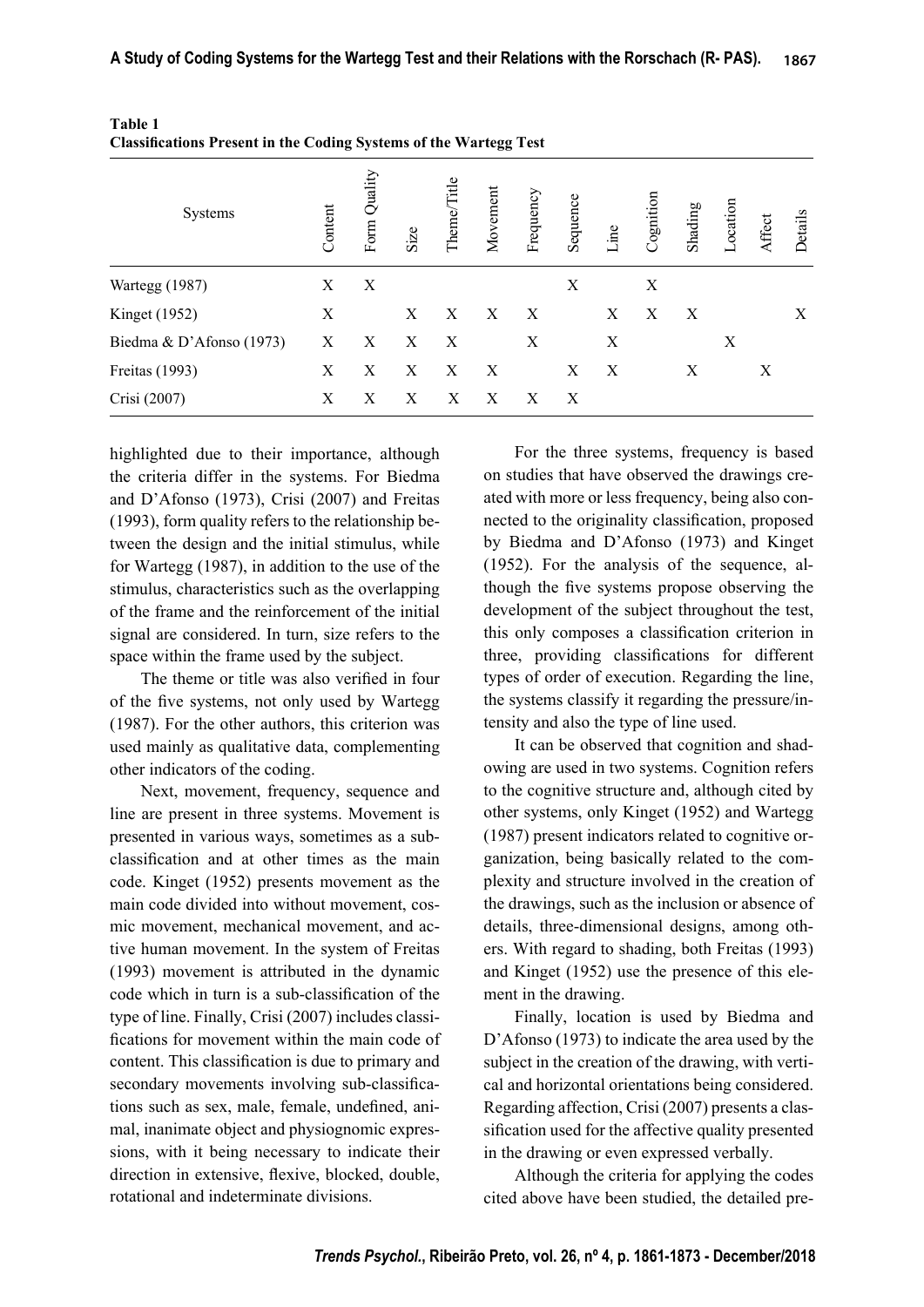sentation of each one is beyond the scope of this study. What stands out is the character, often purely idiographic, for the attribution of the criteria. This clinical information is important and composes part of the evaluation process, however, Villemor-Amaral (2006, 2009) emphasizes the need to extend validity evidence for the selfexpression techniques by creating systems that favor greater agreement between the evaluators through means of objective criteria.

Villemor-Amaral and Pasqualini-Casado  $(2006)$  verified that there are few studies of these techniques, based on psychometric parameters. Some techniques, because they have a great clinical tradition, are used in these types of studies, as is the case of the Rorschach Comprehensive System (Rorschach-SC). Others, such as Human Figure Drawing (DFH), Thematic Apperception Test (TAT), Infant Apperception Test (CAT) and the Wartegg Test are encountered less frequently in the specialized literature, which is one of the difficulties found with regard to reliable systems of evaluation and interpretation.

Lilienfeld et al. (2000) already indicated that, for some self-expression techniques, the criteria used for the correction and consequent interpretation are often based only on a clinical judgment, underestimating the technical and methodological rigor of psychometric procedures, which makes the generalizations of the interpretations unfeasible. Villemor-Amaral (2008) adds that the interpretation made from self-expression techniques should use clear structural parameters derived from theories. In agreement, few studies with the Wartegg Test were found and some presented unfavorable evidence for its use (Roivainen, 2009; Silva, 2008; Souza et al., 2007).

In this sense, classifications were proposed that favored the application in a clear way, that is, those in which the classification criteria were sufficiently clear in the coding. As this is an exploratory study for the creation of a new system, it was considered important to maintain all possible criteria to be used in the coding of the drawings. Eventually, future studies will indicate those with better accuracy or even those that do not have discriminatory strength for the latent traits of the individuals.

The final system was composed of 13 criteria, some containing sub-classifications. The primary classifications proposed were orientation, location, size, content, quality of the objects, form quality, common response, particular characteristics, special codes, line, repetition, sequence analysis and title. With the exception of sequence analysis, each classification should be assigned to the 8 frames, some of which may contain more than one code.

#### **Study 2**

#### *Method*

Participants. Six judges, 4 doctors and 2 doctoral candidates, with experience in selfexpression techniques participated in this study. The ages of the judges varied between 32 and 41 years (*M*=36.83; *SD*=3.31), with four of the judges being male. In relation to their locations, four worked in the state of São Paulo, one in Pará and the other in Minas Gerais.

#### *Materials*.

*Table of the variables of the Wartegg Test and Rorschach Method*. Two spreadsheets were developed for this study. Spreadsheet 1 contained the 10 groups of Rorschach indicators (R-PAS), namely orientation, location, spaces, content, quality of the objects, form quality, common response, determinants, cognitive codes and thematic codes. When clicking on each of them, another page opens containing the indicator and its criteria in the Rorschach (R-PAS). The judges had to indicate how each of the criteria could be used in the Wartegg Test. For example, based on the R-PAS definition of form quality (FQ), the judges should state how this criterion could be used considering the task of the Wartegg Test.

Spreadsheet 2 contained the same indicators, however, those of the Rorschach (R-PAS) were presented and the judge had to indicate which would correspond in the Wartegg Test (in this sheet the relationship was already indicated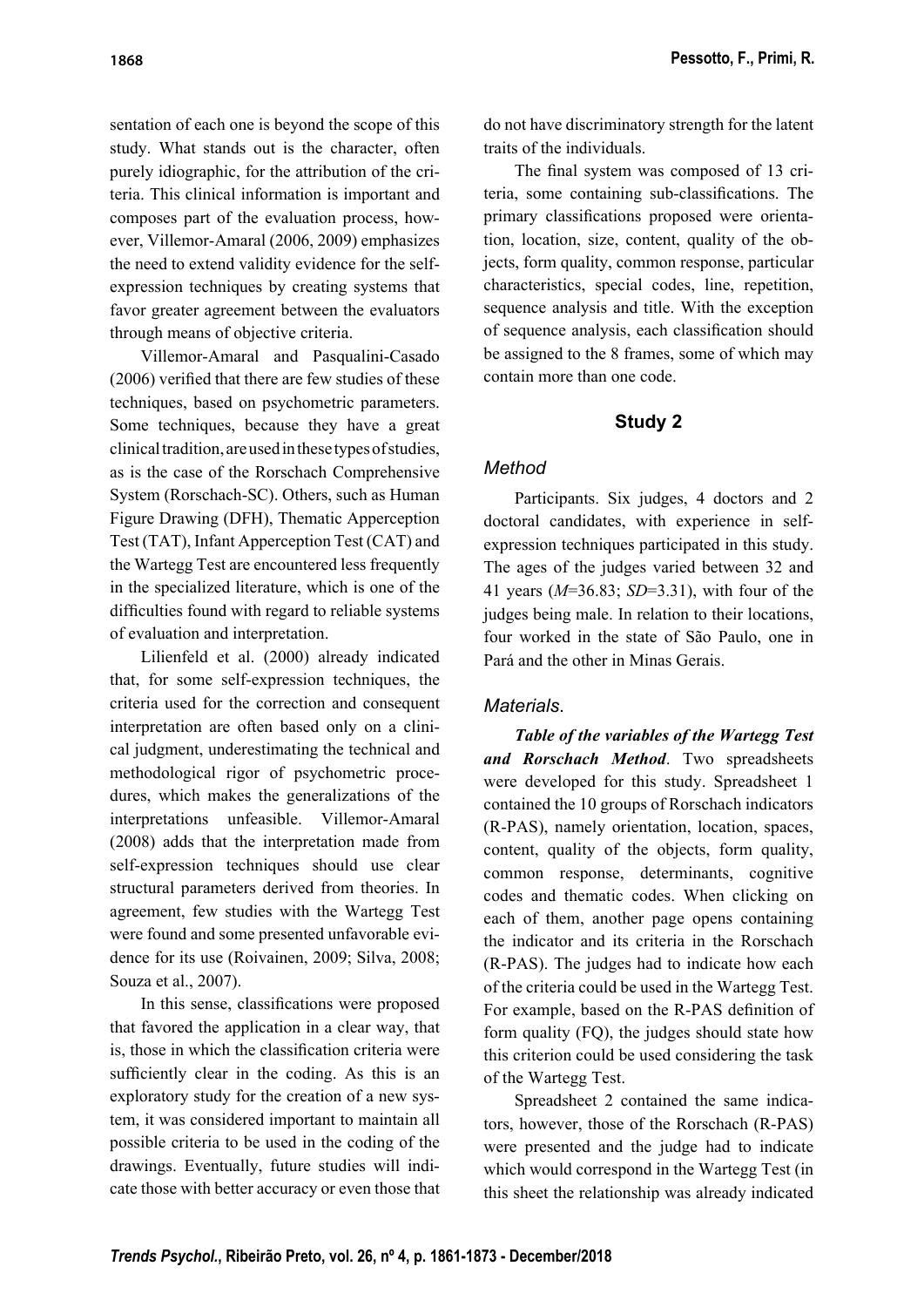by the authors of this study), with the possibility of justifying the response. That is, the judges had to verify the theoretical relevance between the variables indicated, i.e. whether an indicator used in the R-PAS can be used in the same way for the Wartegg Test, providing a theoretical justification for the response. The judges were also able to indicate whether an indicator of the R-PAS could be used in another coding criterion in the Wartegg Test. In both cases, a brief explanation of the task to be carried out in the Wartegg Test, a blank stimuli sheet and a completed example, in order to resolve any doubts, and a questionnaire contemplating socioeconomic and training aspects, such as highest qualification and practical use of self-expression techniques, were included.

Procedures. With the work approved by the Research Ethics Committee of the University of São Francisco, the judges were invited to participate in the study and, after electronic signing of the consent form, received the study material via email. A total of 17 judges were invited, of whom eight would respond to Worksheet 1 and nine to Worksheet 2. In the end, six judges agreed to participate in the study, four of whom responded to Worksheet 1 and two to Worksheet 2.

Data analysis plan. The answers of the judges were analyzed qualitatively considering the similarities indicated by them, as well as the considerations listed. In this sense, the agreement between them was verified with respect to which criteria could be used in the Wartegg Test, with an analysis of the content of the justifications that were presented.

#### *Results and Discussion*

In order to verify the potentially common variables between the Wartegg test and the Rorschach test (R-PAS), the judges indicated, based on their experiences with self-expression techniques, more specifically with the Rorschach, those that could fit the proposal. Table 2 presents the relationships indicated.

Of the 68 codes, divided into 10 analyzed groups, 27 were considered common to the instruments by all judges, 20 by 5 judges and 10 by

4 of the judges. These variables were considered relevant for the new system under development for the Wartegg Test, considering their relevance in the Rorschach (R-PAS) system. The others (i.e., 11 codes that were considered relevant by 3 judges or fewer) were not included in the new system. In addition to the indications presented in Table 2, the comments made by the judges related to several variables were also considered.

Verifying the similarity between the systems can favor the creation of a new system for the Wartegg Test based on an instrument already widely used and researched, such as the Rorschach, as indicated by Gronnerod and Gronnerod (2012). In addition, it can facilitate studies between the instruments as evidence of validity and consequential validity conferring a better degree of agreement between the judges for the Wartegg Test, in the interpretation and reliability, as verified by Costantino et al. (1995), Exner (1999) and Weiner (2000) for the Rorschach.

After this analysis and the considerations of study 1, 13 criteria of classification were evidenced for the Wartegg test, that is, in the systems studied, 14 criteria were found for use in the coding of the instrument. The criteria proposed were orientation, location, size, content, quality of the objects, form quality, common response, particular characteristics, special codes, line (line pressure and type), repetition, analysis of the sequence and title.

#### **Final Considerations**

The Study 1 was carried out in order to study five coding systems of the Wartegg Test, namely, Biedma and D'Afonso (1973), Crisi (2007), Freitas (1993), Kinget (1952), and Wartegg  $(1987)$ , aiming to verify their classification criteria for the drawings created, with the verification of 13 sets of variables used. Study 2, sought to verify which Rorschach (R-PAS) variables could be used for the Wartegg Test, based on their tasks. Some variables in common were verified, as well as others used only by one of the systems, as described in the results.

Even with several systems, the instrument still presents few psychometric studies, which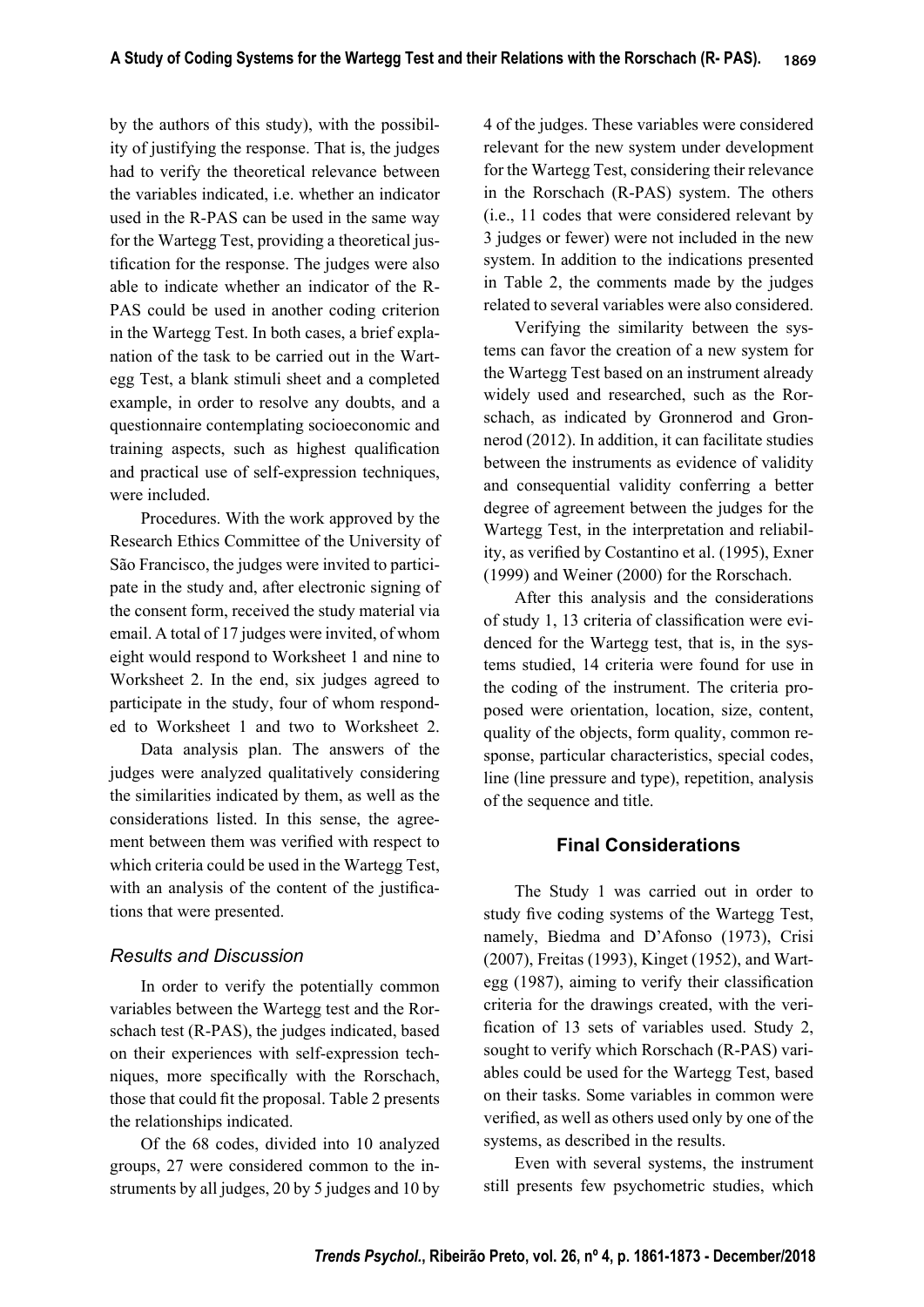#### **Table 2**

**Variables with Similarity between the Wartegg Test and the Rorschach (R-PAS) Indicated by the Judges**

| Classification         | code                       | Judge 1          | Judge 2          | Judge 3          |                  | Judge 4 Judge 5  | Judge 6      | <b>TOTAL</b>   |
|------------------------|----------------------------|------------------|------------------|------------------|------------------|------------------|--------------|----------------|
| Orientation            | $\,<$                      | $\,1\,$          | $\boldsymbol{0}$ | $\,1\,$          | $\,1\,$          | $\,1$            | $\,1$        | $\mathfrak s$  |
|                        | $\,>$                      | $\,1$            | $\boldsymbol{0}$ | $\,1\,$          | $\mathbf{1}$     | $\,1$            | $\,1$        | 5              |
|                        | $\mathbf V$                | $\,1$            | $\boldsymbol{0}$ | $\,1\,$          | $\mathbf{1}$     | $\,1$            | $\,1$        | 5              |
|                        | $^\text{\textregistered}$  | $\mathbf{1}$     | $\boldsymbol{0}$ | $\,1\,$          | $\mathbf{1}$     | $\boldsymbol{0}$ | $\mathbf{1}$ | $\overline{4}$ |
| Location               | $\mathbf W$                | $\,1\,$          | $\,1$            | $\,1\,$          | $\,1\,$          | $\,1$            | $\,1$        | $\sqrt{6}$     |
|                        | ${\rm D}$                  | $\mathbf{1}$     | $\,1$            | $\,1\,$          | $\,1\,$          | $\,1$            | $\,1$        | $\sqrt{6}$     |
|                        | $\mathop{\rm Dd}\nolimits$ | $\boldsymbol{0}$ | $\boldsymbol{0}$ | $\,1\,$          | $\,1\,$          | $\,1$            | $\,1$        | $\overline{4}$ |
| Spaces                 | ${\rm SR}$                 | $\boldsymbol{0}$ | $\boldsymbol{0}$ | $\,1\,$          | $\,1\,$          | $\boldsymbol{0}$ | $\,1$        | $\mathfrak{Z}$ |
|                        | ${\rm SI}$                 | $\,1\,$          | $\boldsymbol{0}$ | $\,1\,$          | $\boldsymbol{0}$ | $\boldsymbol{0}$ | $\,1$        | $\mathfrak z$  |
| Content                | $\boldsymbol{\mathrm{H}}$  | $\,1\,$          | $\,1$            | $\,1\,$          | $\,1\,$          | $\,1$            | $\,1$        | $\sqrt{6}$     |
|                        | (H)                        | $\,1\,$          | $\,1\,$          | $\,1\,$          | $\,1\,$          | $\,1$            | $\,1$        | $\sqrt{6}$     |
|                        | $\rm{Hd}$                  | $\,1$            | $\mathbf{1}$     | $\,1\,$          | $\mathbf{1}$     | $\,1$            | $\,1$        | $\sqrt{6}$     |
|                        | (Hd)                       | $\mathbf{1}$     | $\boldsymbol{0}$ | $\,1\,$          | $\,1$            | $\,1$            | $\,1$        | $\sqrt{5}$     |
|                        | $\mathbf A$                | $\,1\,$          | $\boldsymbol{0}$ | $\,1\,$          | $\mathbf{1}$     | $\,1$            | $\mathbf{1}$ | 5              |
|                        | (A)                        | $\,1\,$          | $\boldsymbol{0}$ | $\,1\,$          | $\,1\,$          | $\,1$            | $\,1$        | $\sqrt{5}$     |
|                        | $\operatorname{Ad}$        | $\mathbf{1}$     | $\boldsymbol{0}$ | $\,1\,$          | $\mathbf{1}$     | $\,1$            | $\mathbf{1}$ | 5              |
|                        | (Ad)                       | $\mathbf{1}$     | $\boldsymbol{0}$ | $\,1\,$          | $\,1$            | $\,1$            | $\,1$        | 5              |
|                        | ${\rm An}$                 | $\,1\,$          | $\,1\,$          | $\,1\,$          | $\,1$            | $\,1$            | $\mathbf{1}$ | $\sqrt{6}$     |
|                        | Art                        | $\mathbf{1}$     | $\,1$            | $\,1\,$          | $\,1$            | $\,1$            | $\mathbf{1}$ | $\sqrt{6}$     |
|                        | Ay                         | $\,1\,$          | $\mathbf{1}$     | $\,1\,$          | $\mathbf{1}$     | $\mathbf{1}$     | $\mathbf{1}$ | $\sqrt{6}$     |
|                        | ${\rm Bl}$                 | $\mathbf{1}$     | $\boldsymbol{0}$ | $\,1\,$          | $\,1$            | $\,1$            | $\mathbf{1}$ | $\sqrt{5}$     |
|                        | $\rm{Cg}$                  | $\,1$            | $\mathbf{1}$     | $\mathbf{1}$     | $\,1$            | $\,1$            | $\mathbf{1}$ | $\sqrt{6}$     |
|                        | $\mathop{\textrm{Ex}}$     | $\,1$            | $\mathbf 1$      | $\,1\,$          | $\,1$            | $\,1$            | $\mathbf{1}$ | 6              |
|                        | $\rm{Fi}$                  | $\,1$            | $\,1$            | $\,1\,$          | $\mathbf 1$      | $\,1$            | $\mathbf{1}$ | 6              |
|                        | $\mathbf{S}\mathbf{x}$     | $\mathbf{1}$     | $\mathbf{1}$     | $\mathbf{1}$     | $\,1$            | $\,1$            | $\mathbf{1}$ | 6              |
|                        | $\rm NC$                   | $\,1\,$          | $\mathbf{1}$     | $\,1\,$          | $\,1$            | $\,1$            | $\mathbf{1}$ | $\sqrt{6}$     |
| Quality of the Objects | $\mathrm{Sy}$              | $\,1\,$          | $\mathbf{1}$     | $\,1\,$          | $\,1$            | $\,1$            | $\,1$        | $\sqrt{6}$     |
|                        | Vg                         | $\mathbf{1}$     | $\,1$            | $\,1\,$          | $\,1$            | $\mathbf{1}$     | $\mathbf{1}$ | 6              |
|                        | Par $(2)$                  | $\boldsymbol{0}$ | $\boldsymbol{0}$ | $\boldsymbol{0}$ | $\boldsymbol{0}$ | $\boldsymbol{0}$ | $\mathbf{1}$ | $\mathbf{1}$   |
| Form Quality           | $\mathbf 0$                | $\mathbf{1}$     | $\mathbf{1}$     | $\,1$            | $\mathbf 1$      | $\,1$            | $\,1$        | $\sqrt{6}$     |
|                        | $\mathbf u$                | $\,1$            | $\,1\,$          | $\,1\,$          | $\,1\,$          | $\,1$            | $\,1$        | $\sqrt{6}$     |
|                        | $\blacksquare$             | $\mathbf{1}$     | $\mathbf{1}$     | $\,1\,$          | $\mathbf{1}$     | $\,1$            | $\mathbf{1}$ | 6              |
|                        | $\mathbf n$                | $\mathbf{1}$     | $\boldsymbol{0}$ | $\boldsymbol{0}$ | $\mathbf 1$      | $\,1$            | $\mathbf{1}$ | $\overline{4}$ |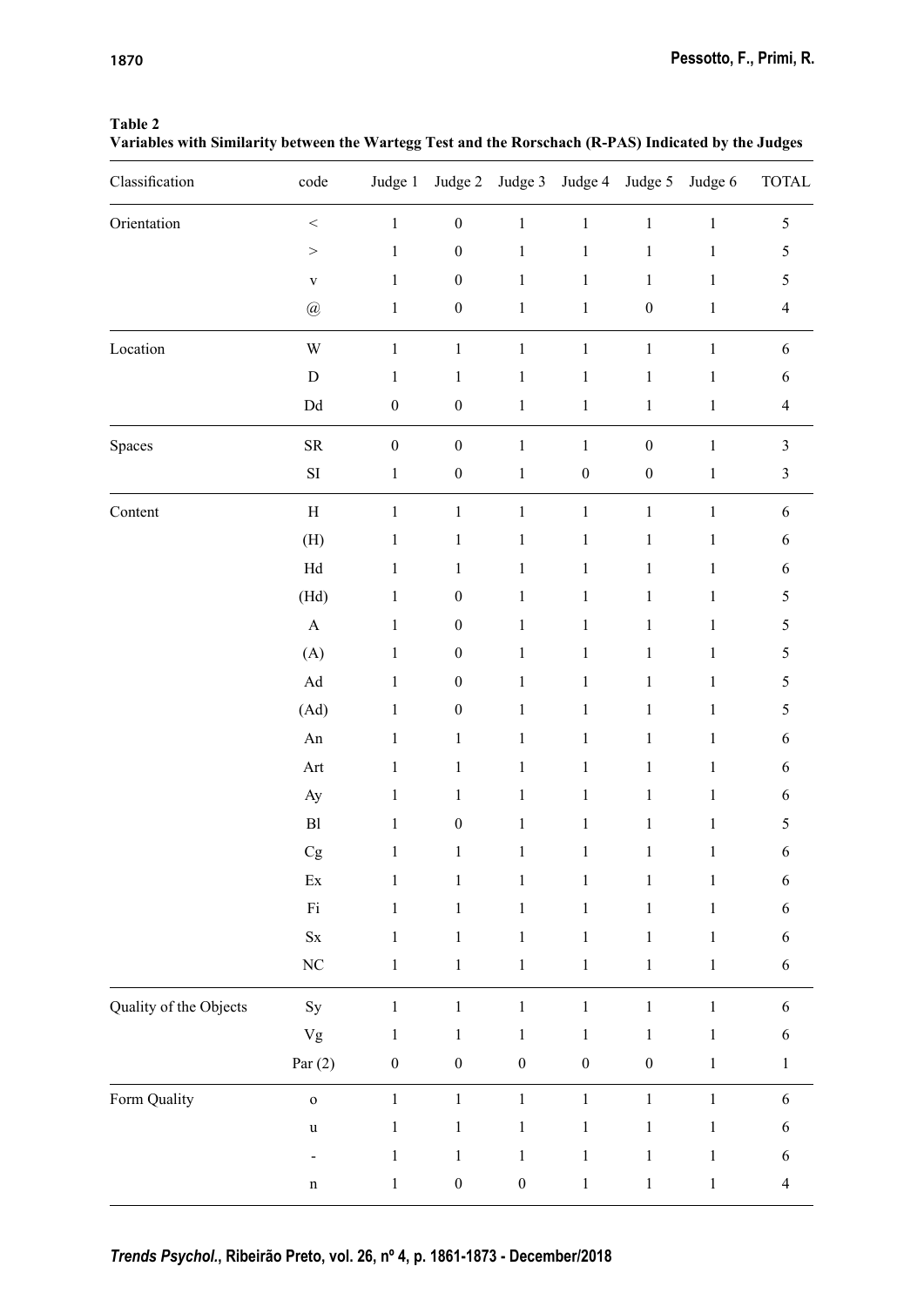| Common Response | $\, {\bf p}$                | $\,1$            | $\,1\,$          | $\,1$            | $\,1$            | $\,1\,$          | $\,1$            | $\sqrt{6}$              |
|-----------------|-----------------------------|------------------|------------------|------------------|------------------|------------------|------------------|-------------------------|
| Determinants    | $\mathbf M$                 | $\,1$            | $\,1\,$          | $\,1$            | $\,1$            | $\mathbf{1}$     | $\,1$            | $\sqrt{6}$              |
|                 | ${\rm FM}$                  | $\,1$            | $\,1$            | $\,1$            | $\mathbf{1}$     | $\mathbf{1}$     | $\mathbf{1}$     | $\sqrt{6}$              |
|                 | ${\bf m}$                   | $\,1$            | $\mathbf{1}$     | $\,1$            | $\mathbf{1}$     | $\mathbf{1}$     | $\mathbf{1}$     | $\sqrt{6}$              |
|                 | $\mathbf{a}$                | $\mathbf{1}$     | $\,1$            | $\,1$            | $\boldsymbol{0}$ | $\mathbf{1}$     | $\mathbf{1}$     | 5                       |
|                 | $\, {\bf p}$                | $\mathbf{1}$     | $\mathbf{1}$     | $\mathbf{1}$     | $\boldsymbol{0}$ | $\mathbf{1}$     | $\mathbf{1}$     | $\mathfrak{S}$          |
|                 | ${\rm FC}$                  | $\boldsymbol{0}$ | $\boldsymbol{0}$ | $\boldsymbol{0}$ | $\boldsymbol{0}$ | $\boldsymbol{0}$ | $\boldsymbol{0}$ | $\boldsymbol{0}$        |
|                 | CF                          | $\boldsymbol{0}$ | $\boldsymbol{0}$ | $\boldsymbol{0}$ | $\boldsymbol{0}$ | $\boldsymbol{0}$ | $\boldsymbol{0}$ | $\boldsymbol{0}$        |
|                 | $\mathsf C$                 | $\boldsymbol{0}$ | $\boldsymbol{0}$ | $\boldsymbol{0}$ | $\boldsymbol{0}$ | $\boldsymbol{0}$ | $\boldsymbol{0}$ | $\boldsymbol{0}$        |
|                 | $C^{\prime}$                | $\,1$            | $\boldsymbol{0}$ | $\boldsymbol{0}$ | $\boldsymbol{0}$ | $\mathbf{1}$     | $\boldsymbol{0}$ | $\overline{2}$          |
|                 | $\mathbf T$                 | $\boldsymbol{0}$ | $\boldsymbol{0}$ | $\,1$            | $\boldsymbol{0}$ | $\mathbf{1}$     | $\mathbf{1}$     | $\mathfrak{Z}$          |
|                 | $\ensuremath{\mathbf{V}}$   | $\boldsymbol{0}$ | $\mathbf{1}$     | $\mathbf{1}$     | $\mathbf{1}$     | $\mathbf{1}$     | $\boldsymbol{0}$ | $\overline{4}$          |
|                 | $\mathbf Y$                 | $\boldsymbol{0}$ | $\mathbf{1}$     | $\,1$            | $\,1$            | $\mathbf{1}$     | $\boldsymbol{0}$ | $\overline{4}$          |
|                 | ${\rm FD}$                  | $\mathbf{1}$     | $\mathbf{1}$     | $\mathbf{1}$     | $\boldsymbol{0}$ | $\mathbf{1}$     | $\mathbf{1}$     | 5                       |
|                 | $\mathbf r$                 | $\boldsymbol{0}$ | $\boldsymbol{0}$ | $\boldsymbol{0}$ | $\boldsymbol{0}$ | $\mathbf{1}$     | $\boldsymbol{0}$ | $\mathbf{1}$            |
|                 | ${\bf F}$                   | $\,1$            | $\boldsymbol{0}$ | $\,1$            | $\,1$            | $\mathbf{1}$     | $\boldsymbol{0}$ | $\overline{\mathbf{4}}$ |
| Cognitive Codes | Level $\rm I$               | $\boldsymbol{0}$ | $\mathbf{1}$     | $\,1$            | $\boldsymbol{0}$ | $\boldsymbol{0}$ | $\,1\,$          | $\mathbf{3}$            |
|                 | Level $\rm II$              | $\boldsymbol{0}$ | $\mathbf{1}$     | $\boldsymbol{0}$ | $\boldsymbol{0}$ | $\boldsymbol{0}$ | $\,1\,$          | $\boldsymbol{2}$        |
|                 | $DV$ (I e II)               | $\,1$            | $\boldsymbol{0}$ | $\,1$            | $\boldsymbol{0}$ | $\mathbf{1}$     | $\mathbf{1}$     | $\overline{\mathbf{4}}$ |
|                 | DR (I e II)                 | $\,1$            | $\boldsymbol{0}$ | $\mathbf{1}$     | $\boldsymbol{0}$ | $\mathbf{1}$     | $\mathbf{1}$     | $\boldsymbol{4}$        |
|                 | PEC                         | $\,1$            | $\boldsymbol{0}$ | $\,1$            | $\boldsymbol{0}$ | $\mathbf{1}$     | $\mathbf{1}$     | $\overline{\mathbf{4}}$ |
|                 | $INC (I e II)$              | $\,1$            | $\mathbf{1}$     | $\mathbf{1}$     | $\boldsymbol{0}$ | $\mathbf{1}$     | $\mathbf{1}$     | $\overline{\mathbf{5}}$ |
|                 | FAB (I e II)                | $\,1$            | $\,1$            | $\,1$            | $\,1$            | $\mathbf{1}$     | $\mathbf{1}$     | 6                       |
|                 | $\rm CON$                   | $\,1$            | $\mathbf{1}$     | $\mathbf{1}$     | $\mathbf{1}$     | $\mathbf{1}$     | $\mathbf{1}$     | 6                       |
| Thematic Codes  | $\mathbf{ABS}$              | $\,1$            | $\,1$            | $\,1$            | $\boldsymbol{0}$ | $\,1$            | $\,1$            | $\overline{\mathbf{5}}$ |
|                 | PER                         | $\,1\,$          | $\mathbf{1}$     | $\,1$            | $\boldsymbol{0}$ | $\mathbf{1}$     | $\,1\,$          | $\overline{\mathbf{5}}$ |
|                 | $\mathop{\mathrm{COP}}$     | $\mathbf{1}$     | $\mathbf{1}$     | $\mathbf{1}$     | $\boldsymbol{0}$ | $\mathbf{1}$     | $\mathbf{1}$     | $\overline{\mathbf{5}}$ |
|                 | $\operatorname{MOR}$        | $\mathbf{1}$     | $\,1$            | $\mathbf{1}$     | $\boldsymbol{0}$ | $\mathbf{1}$     | $\mathbf{1}$     | $\mathfrak s$           |
|                 | $\ensuremath{\mathsf{MAH}}$ | $\,1$            | $\boldsymbol{0}$ | $\mathbf{1}$     | $\boldsymbol{0}$ | $\mathbf{1}$     | $\mathbf{1}$     | $\overline{4}$          |
|                 | <b>MAP</b>                  | $\mathbf{1}$     | $\mathbf{1}$     | $\,1$            | $\boldsymbol{0}$ | $\mathbf{1}$     | $\mathbf{1}$     | $\sqrt{5}$              |
|                 | $\mbox{GHR}$                | $\,1$            | $\mathbf{1}$     | $\,1$            | $\mathbf{1}$     | $\mathbf{1}$     | $\mathbf{1}$     | $\sqrt{6}$              |
|                 | $\ensuremath{\mathsf{PHR}}$ | $\mathbf{1}$     | $\mathbf{1}$     | $\,1$            | $\mathbf{1}$     | $\mathbf{1}$     | $\mathbf{1}$     | $\sqrt{6}$              |
|                 | $\rm{AGM}$                  | $\,1\,$          | $\mathbf{1}$     | $\mathbf{1}$     | $\boldsymbol{0}$ | $\mathbf{1}$     | $\,1\,$          | $\sqrt{5}$              |
|                 | $\rm{AGC}$                  | $\,1$            | $\mathbf{1}$     | $\,1$            | $\,1$            | $\mathbf{1}$     | $\mathbf{1}$     | $\sqrt{6}$              |
|                 | $\rm ODL$                   | $\,1$            | $\mathbf{1}$     | $\,1$            | $\boldsymbol{0}$ | $\mathbf{1}$     | $\mathbf 1$      | $\mathfrak s$           |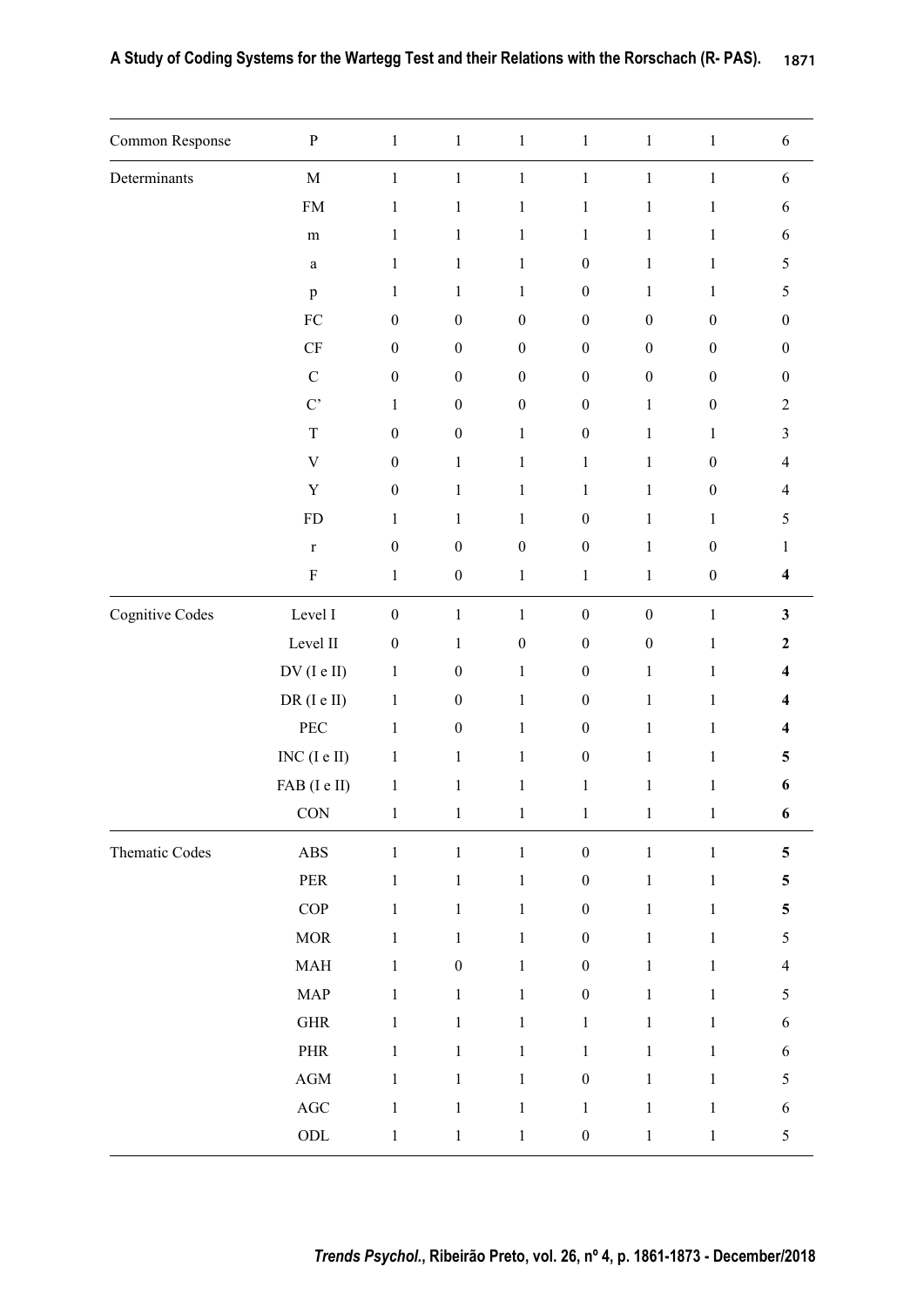makes it difficult to verify similarities in the different systems in greater detail. However, most of the criteria studied present almost exclusively idiographic content, which makes it difficult for different judges to produce coding and subsequent interpretations that are similar. The system proposed is the beginning of a restructuring of the instrument and should be investigated in future studies, taking into account evidence of validity and reliability, seeking a better comprehension of the latent skills intrinsic to the indicators of the technique.

In this sense, the present study allowed the identification of a set of criteria to be used in the coding of the drawings created in the Wartegg Test. The final composition presents 13 sets of criteria with sub-criteria, these being, orientation, location (vertical, horizontal, central and total), size (small, large or medium), content (whole human figure, whole parahuman figure, part of human figure, part of parahuman figure, whole animal, whole paraanimal, part of animal, part of paraanimal, anatomy, art, anthropology, blood, clothing, explosion, fire, sex, other) quality of the objects (synthesis or vague) form quality (ordinary, unusual, distorted), common response, particular characteristics (human movement, animal movement, inanimate movement, depth [shading], texture, depth [not relative to shading]), special codes (fuzzy combination, contamination, abstract representation, personalized response, cooperative movement, morbid, mutuality of healthy autonomy, mutuality of pathological autonomy, good human representation, poor human representation, aggressive movement, aggressive content and dependent language), line – pressure (light, moderate, heavy) line – type (continuous, discontinuous, tremulous, or reinforced), repetition, analysis of the sequence, and title.

#### **References**

Alves, I. C. B., Alchieri, J. C., & Marques, K. (2001). Panorama geral do ensino das técnicas de exame psicológico no Brasil (pp. 10-11). Paper presented at the *I Congresso de Psicologia Clínica - Programas e Resumos*. São Paulo, SP: Universidade Presbiteriana Mackenzie.

- Anastasi, A., & Urbina, S. (2000). *Testagem psicológica*. Porto Alegre, RS: ArtMed.
- Berlinck, V. (2000). *O teste de completamento de desenos Wartegg em universitarios de São Paulo* (Master thesis). Universidade de São Paulo, SP, Brazil.
- Biedma, C. J., & D´Afonso, P. G. (1973). *A linguagem do desenho - Teste de Wartegg - Bidema*. São Paulo, SP: Mestre Jou.
- Costantino, G., Flanagan, R., & Malgady, R. (1995). The history of the Rorschach: Overcoming bias in multicultural projective assessment. *Rorschachiana*, *20*(1), 148-171. doi: http://doi. org/10.1027/1192-5604.20.1.148
- Crisi, A. (1998). *Introducción al Test de Completamiento de Dibujo Wartegg (W.D.C.T.)*. Buenos Aires: Asociación Argentina de Estudio e Investigación en Psicodiagnóstico.
- Crisi, A. (2007). *Manuale del test di Wartegg. Norme per la raccolta, la siglatura e l'interpretazione* (2. ed.). Roma: Magi Edizione.
- Crisi, A., & Dentale, F. (2016). The Wartegg Drawing Completion Test: Inter-rater Agreement and Criterion Validity of Three New Scoring Categories. *International Journal of Psychology and Psychological Therapy*, *16*(1), 83-90.
- Exner, J. E. (1999). *Manual de interpretação do Rorschach para o sistema compreensivo*. São Paulo, SP: Casa do Psicólogo.
- Fensterseifer, L., & Werlang, B. S. G. (2008). Apontamentos sobre o status científico das técnicas projetivas. In A. E. de Villemor-Amaral & B. S. G. Werlang (Eds.), *Atualizações em Métodos Projetivos para Avaliação Psicológica* (pp. 15- 33). São Paulo, SP: Casa do Psicólogo.
- Freitas, A. M. L. (1993). *Guia de Aplicação e Avaliação do Teste Wartegg*. São Paulo, SP: Casa do Psicólogo.
- Gronnerod, J. S., & Gronnerod, C. (2012). The Wartegg Zeichen Test: A literature overview and a meta-analysis of reliability and validity. *Psychological Assessment*, *24*(2), 476-489. doi: http:// doi.org/10.1037/a0026100
- Kinget, G. M. (1952). *The drawing-completion test: A projective technique for the investigation of personality, based on the Wartegg test blank*. New York: Grune & Stratton.
- Kinget, G. M. (1991). O teste de Completamento de Figuras. In E. F. Hammer (Ed.), *Aplicações*